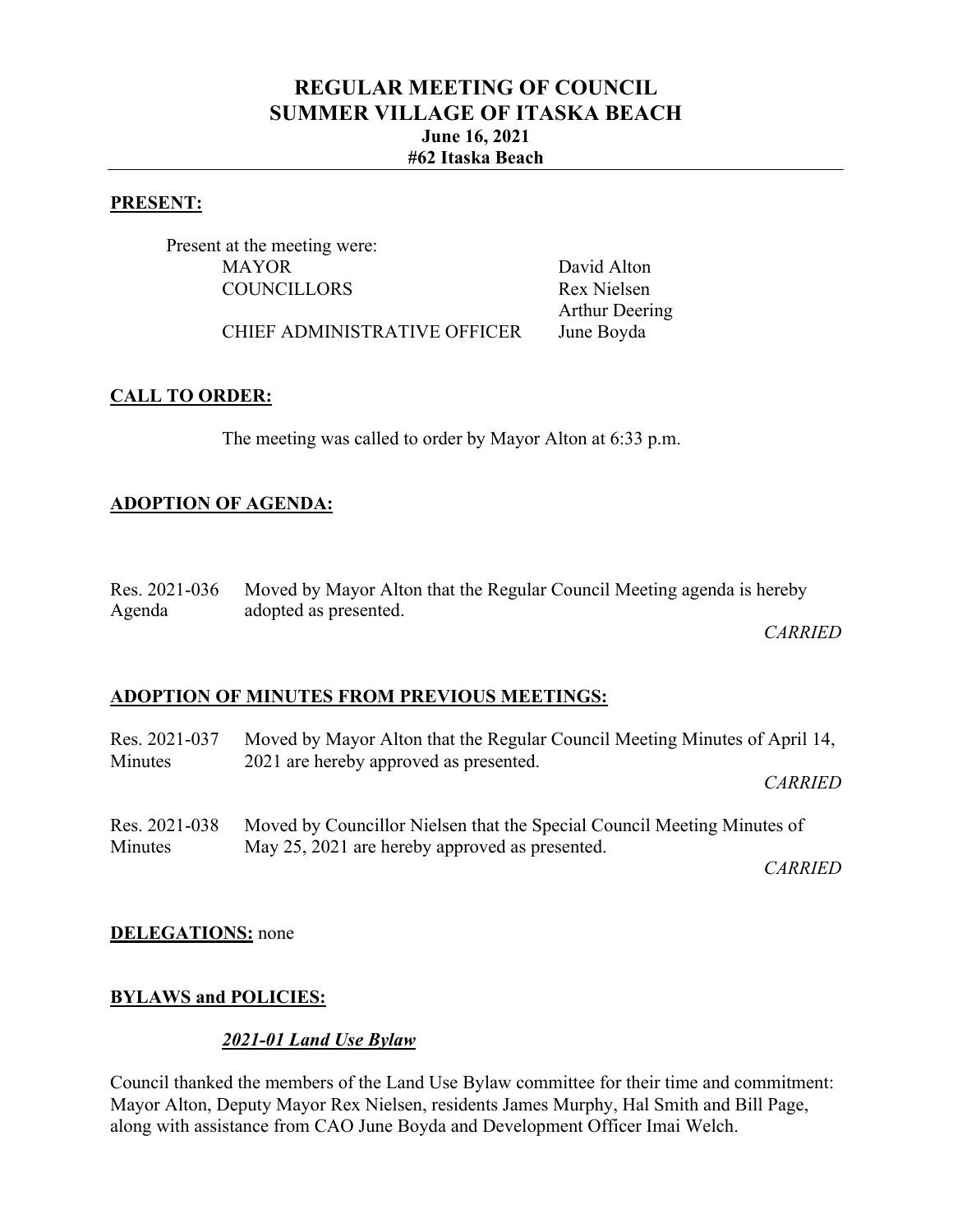| Summer Village of Itaska Beach                                    |                                                                                    | Minutes                                           | June 16, 2021                                                                |  |
|-------------------------------------------------------------------|------------------------------------------------------------------------------------|---------------------------------------------------|------------------------------------------------------------------------------|--|
| Res.2021-039<br><b>Bylaw</b>                                      | Moved by Councillor Nielsen that Bylaw #2021-01 is hereby given second<br>reading. |                                                   |                                                                              |  |
|                                                                   |                                                                                    |                                                   | <b>CARRIED</b>                                                               |  |
| Res.2021-040<br><b>Bylaw</b>                                      | Moved by Councillor Nielsen that Bylaw #2021-01 is hereby given third              |                                                   |                                                                              |  |
|                                                                   | reading and finally passed.                                                        |                                                   | <b>CARRIED</b>                                                               |  |
|                                                                   | <b>Bylaw 2021-02 Tax Rates</b>                                                     |                                                   |                                                                              |  |
| Res.2021-041<br><b>Bylaw</b>                                      | Moved by Councillor Deering that Bylaw #2021-02 is hereby given first              |                                                   |                                                                              |  |
|                                                                   | reading.<br><b>CARRIED</b>                                                         |                                                   |                                                                              |  |
| Res.2021-042<br><b>Bylaw</b>                                      | Moved by Councillor Nielsen that Bylaw #2021-02 is hereby given second             |                                                   |                                                                              |  |
|                                                                   | reading.                                                                           |                                                   | <b>CARRIED</b>                                                               |  |
| Res.2021-043<br><b>Bylaw</b>                                      |                                                                                    |                                                   | Moved by Mayor Alton that approval is hereby granted for the presentation of |  |
|                                                                   |                                                                                    | Bylaw #2021-02 for third reading at this meeting. | <b>CARRIED UNANIMOUSLY</b>                                                   |  |
| Res.2021-044<br><b>Bylaw</b>                                      | Moved by Mayor Alton that Bylaw #2021-02 is hereby given third reading and         |                                                   |                                                                              |  |
|                                                                   | finally passed.                                                                    |                                                   | <b>CARRIED</b>                                                               |  |
| <b>Bylaw 2021-03 Restricted Use of Fertilizers and Herbicides</b> |                                                                                    |                                                   |                                                                              |  |

| Res.2021-045<br><b>Bylaw</b> | Moved by Councillor Deering that Bylaw #2021-03 is hereby given first<br>reading.                                                 |  |  |
|------------------------------|-----------------------------------------------------------------------------------------------------------------------------------|--|--|
|                              | <b>CARRIED</b>                                                                                                                    |  |  |
| Res.2021-046<br><b>Bylaw</b> | Moved by Councillor Nielsen that Bylaw #2021-03 is hereby given second<br>reading.                                                |  |  |
|                              | <b>CARRIED</b>                                                                                                                    |  |  |
| Res.2021-047<br><b>Bylaw</b> | Moved by Mayor Alton that approval is hereby granted for the presentation of<br>Bylaw #2021-03 for third reading at this meeting. |  |  |
|                              | <b>CARRIED UNANIMOUSLY</b>                                                                                                        |  |  |
| Res.2021-048<br><b>Bylaw</b> | Moved by Councillor Nielsen that Bylaw #2021-03 is hereby given third<br>reading and finally passed.                              |  |  |
|                              | <b>CARRIED</b>                                                                                                                    |  |  |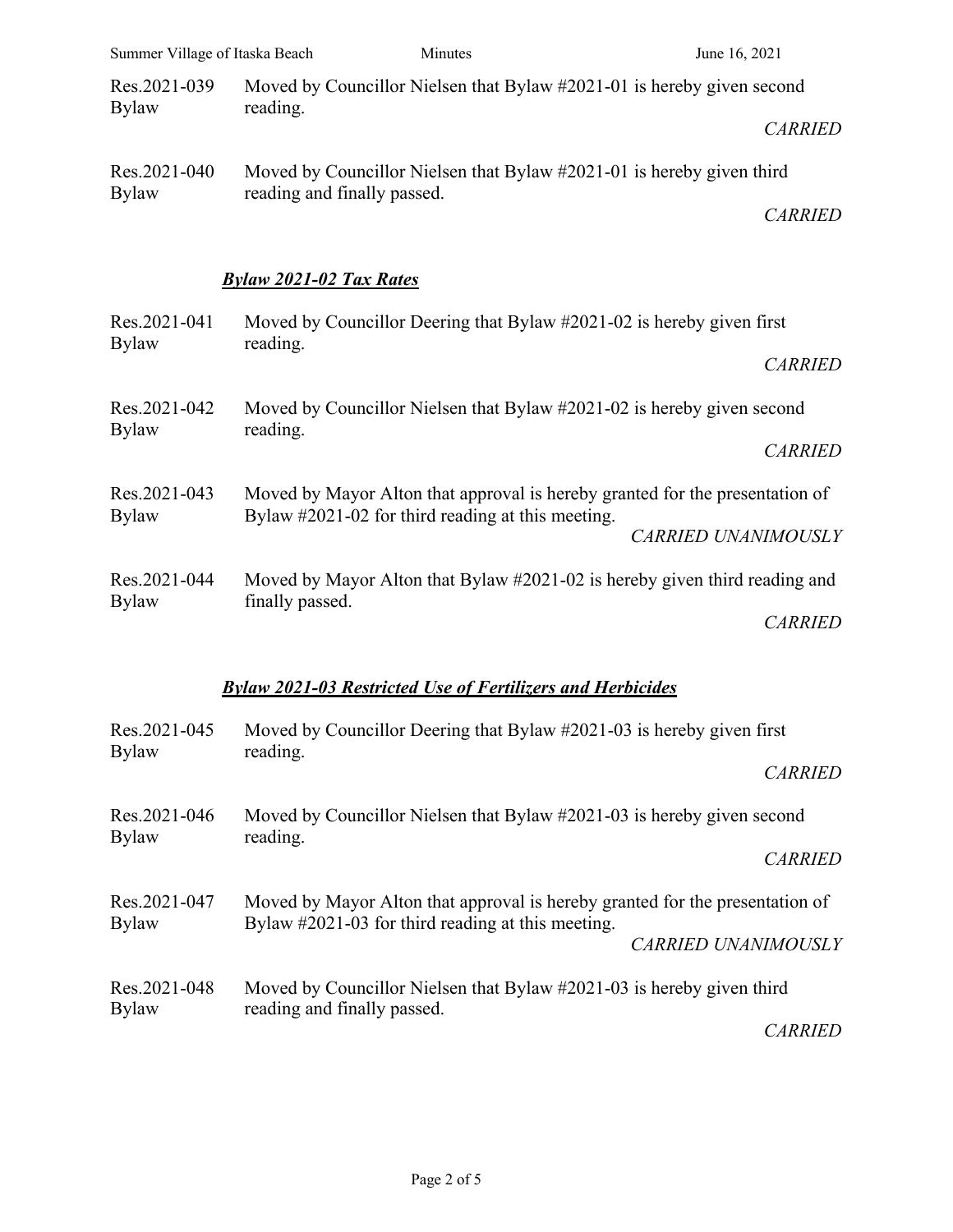#### **BUSINESS:**

## *Spraying – Park Dandelions and Noxious Weeds*

Res. 2021-049 Park Moved by Mayor Alton to review the grass in the park and see what is required regarding any weeds, in the meantime to continue with mowing.

*CARRIED*

## *Mayor Alton – Native Plants on Boulevard – Environmental Planting Project*

Res.2021-050 Public Works Moved by Mayor Alton to inquire with McElhanney Ltd. and the Pigeon Lake Watershed Association on advice they could provide for the boulevard area project:

- consider recommendations on types of clusters of vegetation planted to provide natural landscaping, and
- that would help on drainage and slow down water, in addition considering every outlet along the lake if there is anything extra that could be done, and
- CAO Boyda to look into the possibility of grant funding being used for this project.

*CARRIED*

#### *2021 Objectives*

Res. 2021-051 Planning Moved by Councillor Deering that the 2021 Objectives are hereby approved.

*CARRIED*

#### *Municipal Election and Organizational Meeting*

| Res.2021-052<br>Election | Moved by Councillor Nielsen that Doris McAllister be appointed as the<br>Substitute Returning Officer for the Summer Village for the 2021 elections.<br><b>CARRIED</b>                              |
|--------------------------|-----------------------------------------------------------------------------------------------------------------------------------------------------------------------------------------------------|
| Res.2021-053<br>Meetings | Moved by Mayor Alton that the Organizational Meeting be rescheduled to<br>Wednesday, August 25, 2021 at 1:00 p.m. at the RMA Office in Nisku.<br><b>CARRIED</b><br><b>Monitoring Buoy</b>           |
| Res. 2021-054            | Moved by Mayor Alton that \$250 be given to Crystal Springs as a joint Pigeon<br>Correspondence Lake project, to purchase access for the public to the data for the Pigeon Lake<br>monitoring buoy. |

*CARRIED*

#### *Solar Radar Speed Signs*

Res. 2021-055 Public Works Moved by Councillor Deering that two solar radar speed signs be purchased, and further that additional speed bumps be placed on the road to help encourage drivers to follow the speed limit.

*CARRIED*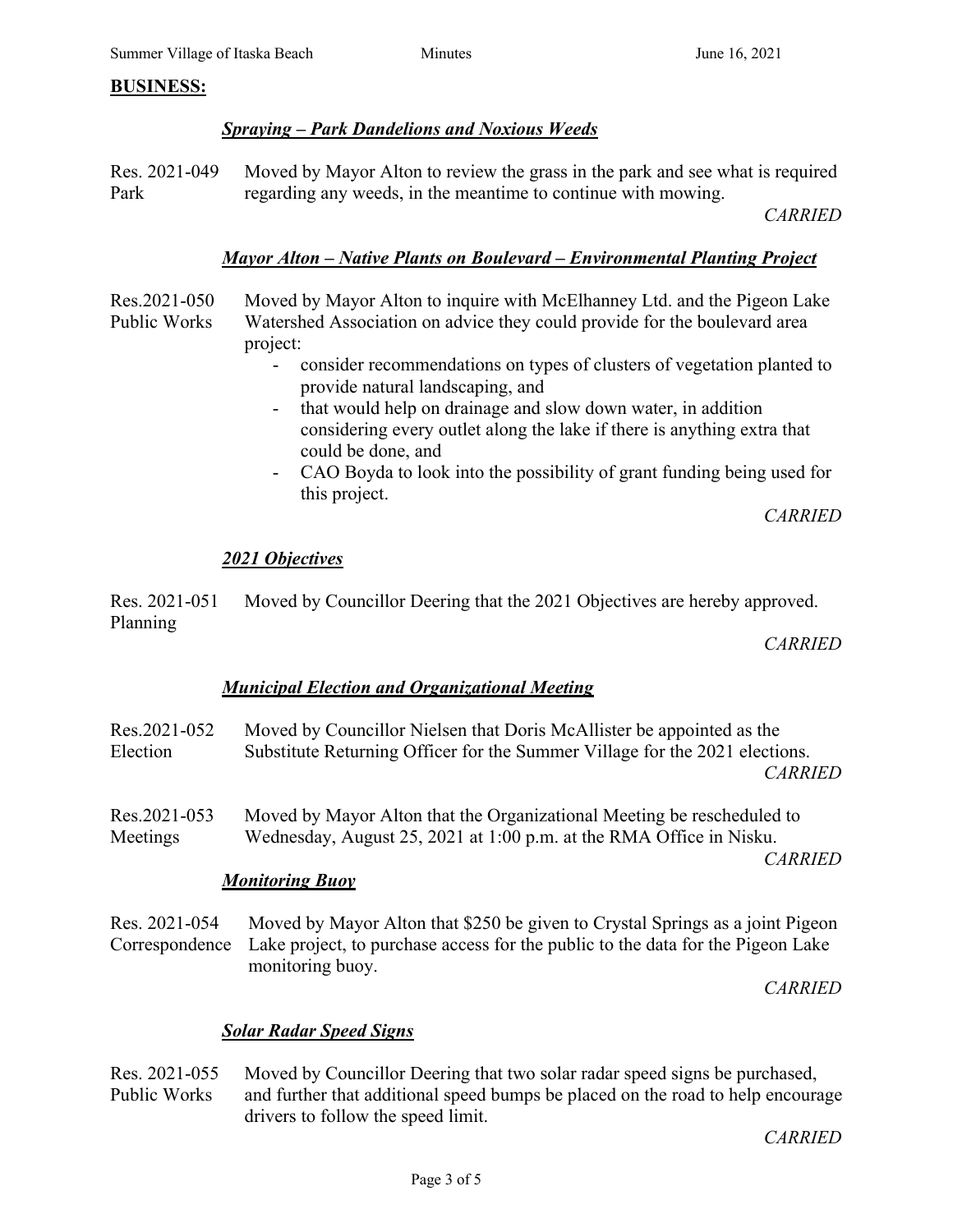### **COUNCIL REPORTS:**

Mayor Alton thanked Councillor Nielsen and Councillor Deering for their great help over the years, and for encouraging and bringing himself onto Council.

Mayor Alton noted that the challenges over the past year has been difficult, and he would like to focus on getting people more engaged.

Mayor Alton suggested considering whether it is possible to set up a community local area network using the Starlink service. Additional topics Mayor Alton brought forward for discussion included the APLM, the Audubon area fire management, and a secondary emergency access exit.

Mayor Alton will discuss maintenance of Schlosser Park with the Audubon Society, including adding gravel or shale on the trail, and reconditioning the bench.

Councillor Deering has reviewed a few options for a bridge replacement at Schlosser Park. He thanked everyone for their help while on Council, and will continue to be around to help.

## **CAO REPORT:**

## *Chief Administrative Officer Report*

Res. 2021-056 Report Moved by Councillor Nielsen that the Chief Administrative Officer report is hereby accepted.

*CARRIED*

## *Development Officer – November 20, 2020 – March 21, 2021 Memo*

Res. 2021-057 Report Moved by Mayor Alton that the Development Officer report is hereby accepted.

*CARRIED*

## *Development Officer – Development Permit Fees*

Res. 2021-058 Report Moved by Councillor Nielsen that this information be accepted and that the fee bylaw and development officer agreement be amended and brought to the next Council meeting.

*CARRIED*

## **FINANCIAL REPORTS:**

## *Financial Statements – May 31, 2021*

Res. 2021-059 Finance Moved by Councillor Nielsen that the Balance Sheet ending May 31, 2021, and the Income / Expense Statements for January  $1 - May 31, 2021$  are hereby approved.

*CARRIED*